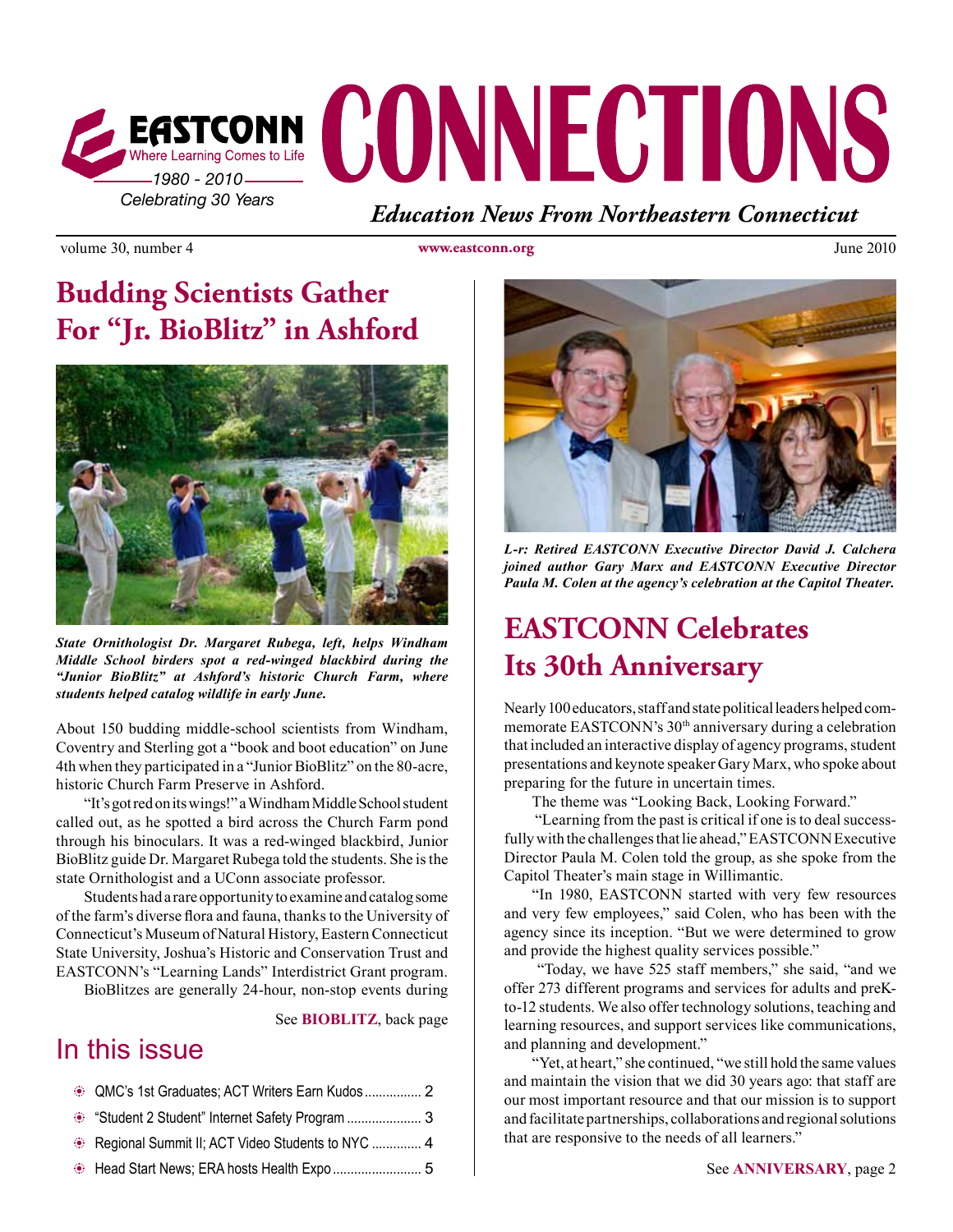#### **View the EASTCONN Calendar at www.eastconn.org and Click on "Workshops, Events & Classes"**

#### **ANNIVERSARY, continued from page 1**

Among the speakers who joined Colen for the festivities was EASTCONN's frst Executive Director, David J. Calchera, who retired in 2005. Calchera noted that a hallmark of EASTCONN's success was its ability to adapt and respond to its districts' needs and to maintain a reputation for delivering quality services.

The audience was treated to poetry readings by Quinebaug Middle College students, a moving speech by an EASTCONN Adult Education student, in addition to seeing a compilation of original flm clips and an animated short flm, created by ACT arts magnet high school video students.

State Senate President Pro Tempore Donald E. Williams, Jr., 29th District, presented Colen and EASTCONN with a General Assembly Official Citation, congratulating the agency on its 30 years of service. The citation was introduced to the General Assembly by six state Senators and 13 state Representatives.

"I'm afraid it will take longer to read the names of the legislators who introduced this citation, than to read the citation itself," Williams told the audience, which elicited a laugh.

The celebration ended with keynote speaker Gary Marx, an educator, author and futurist, who discussed future trends that will impact education and communities around the world.

 $\circledast$   $\circledast$   $\circledast$ 

#### **First Quinebaug Middle College Students Graduate in Small Ceremony**



*Quinebaug Middle College (QMC) graduated its frst students during a small, school-day ceremony in early June. QMC students obtain their high school degrees, while earning college credits at Quinebaug Valley Community College (QVCC) in Danielson. QMC is administered by EASTCONN. Above, QMC graduates pose after the ceremony. Depicted, l-r: Guidance Counselor Melissa Jacobs; Amanda Barthelet, Thompson; Logan Kearney, Moosup; John Anthony DiRuscio, Thompson; Kearstin Hayes, Plainfeld; and QMC Principal Gino LoRicco. Guest speakers included QVCC Dean of Students Dr. Susan Huard and EASTCONN Director of Student Services Tom Cronin, among others.* 



*Depicted are some of ACT's talented writing students, whose work has earned them recognition this spring: l-r, Sarah Jacinto, Elle Schaffhauser, Brittany Doane, Anna Nassiff and Audrey Gidman. Missing is Benjamin Hoff.* 

# **ACT Student Writers Earn Kudos in Variety of Contests**

EASTCONN is proud to announce that a number of its ACT arts magnet high school students have won recognition for their original works of prose and poetry this spring.

Anna Nassiff, a senior from Columbia, won the Connecticut Young Writers Competition for Windham County students for her prose submission, "Mrs. Warren in Color." Three other ACT students from Windham County, all freshmen, were fnalists: Brittany Doane, from Woodstock Valley; Elle Schaffhauser, from Storrs; and Sarah Jacinto, from Colchester.

The Young Writers Competition is a project of the Connecticut State University System and the Connecticut Young Writers Trust. Each year, two students' writing submissions are chosen from each of Connecticut's eight counties; those winners compete statewide to qualify for a trip to Ireland related to the International IMPAC Dublin Literary Award and the Dublin Writers Festival.

In another contest, Sarah Jacinto's poetry also placed in the Connecticut Writing Project contest. Her poem will be published in the annual *Connecticut Student Writer*s magazine, established decades ago to honor excellence in student writing. Also receiving honorable mention from the Writing Project were ACT students Audrey Gidman, a junior from Putnam, for her poetry; and freshman Benjamin Hoff, for prose, from Colchester.

This summer, Audrey Gidman will join Samantha Credit, a sophomore from Plainfeld, at the Broken Bridge Summer Arts Workshop for creative writing at The Pomfret School, according to ACT creative writing teacher Lisa Taylor. Both students have earned scholarships. Gidman participated in Broken Bridge last summer, as well, Taylor said. It is a highly competitive program.

"We've had other students in the past participate," said Taylor. "It's a wonderful opportunity for them."

#### **EASTCONN** *Connections*

Writer/Editor: Teddie Sleight ~ tsleigh[t@eastconn.org](mailto:tsleight@eastconn.org) Assistant: Cindy Laurendeau ~ [claurendeau@eastconn.org](mailto:claurendeau@eastconn.org)

**[Communications Department](%20mailto:connections@eastconn.org)** [Dotty Budnick,](mailto:dbudnick@eastconn.org) Director ~ dbudnick@eastconn.org

**EASTCONN Administration**

Paula M. Colen, Executive Director

**EASTCONN**, 376 Hartford Turnpike, Hampton, CT 06247 860-455-0707 FAX: 860-455-0691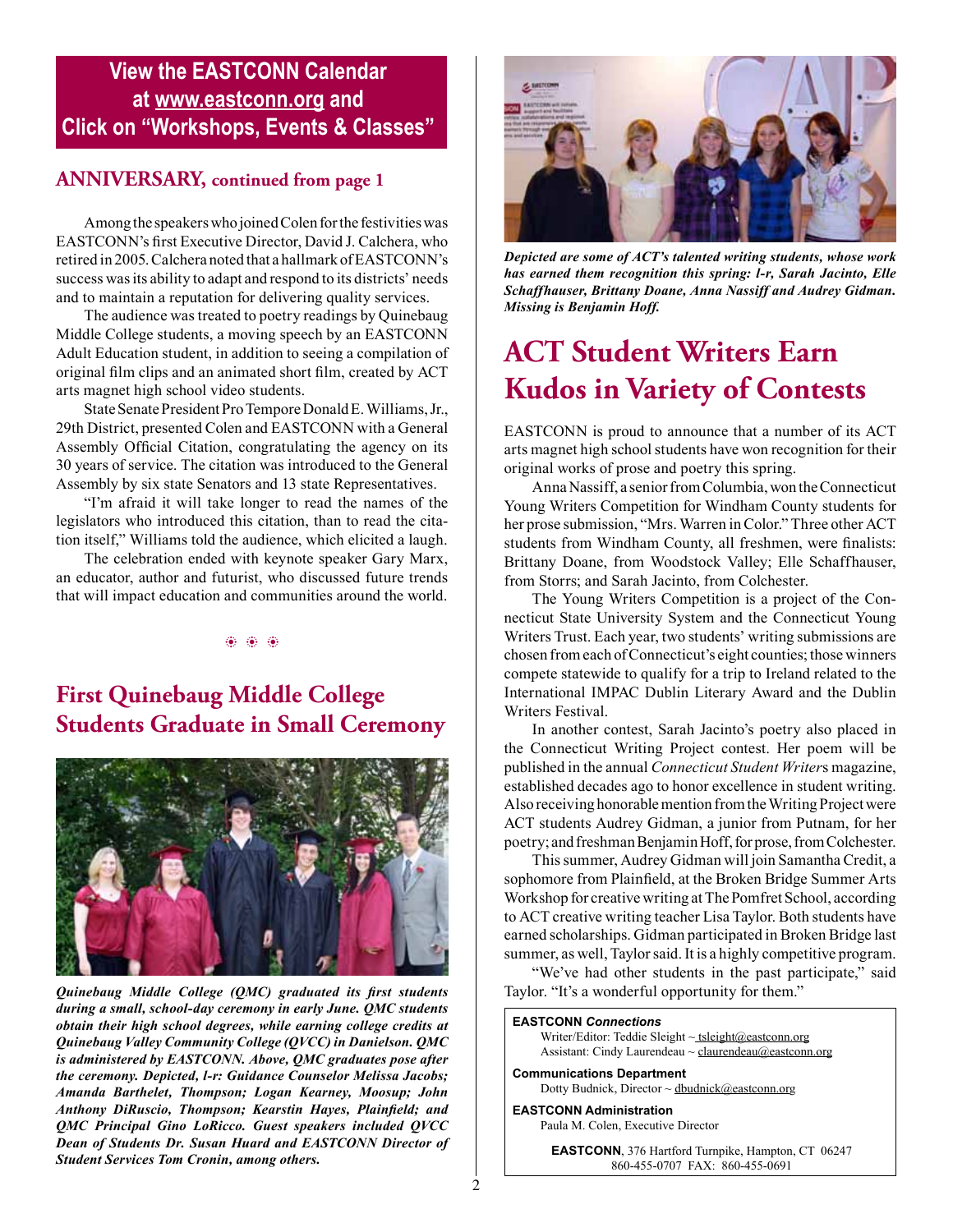## **EASTCONN Professional Notes:**



*Ruth Freeman*

Ruth Ettenberg Freeman, LCSW, EASTCONN's Family Services Coordinator, recently participated in a panel discussion on strengthening and enhancing parenting skills for The Community Foundation of Greater New Britain's Catalyst Fund. The Fund serves Berlin, New Britain, Plainville and Southington.

Freeman was also invited to present a workshop on "Trauma Framework

At the invitation of the state Department of Education's Bureau of Special

and Evidence Based Behavior Management Strategies that Work" at the Connecticut Parenting Education Network's annual conference in Wethersfeld.



Education, Mary Jo Chretien, MS, CCC-SLP, EASTCONN's Related Services Coordinator, served on an advisory committee examining critical issues in the feld of speech and language pathology across the state. The group's fndings will be shared with the CSDE, the Bureau of Special Education and the Comprehensive

School Personnel Development steering committee.

b b b

## **EASTCONN Facilitates Discussion of Law, Social Networks & Schools**



*Lawyer Anne Littlefield, left, makes a point during a presentation at EASTCONN about the legalities and pitfalls of social networking as they might relate to students, schools and the constantly shifting legal landscape.*

Lawyer Anne Littlefeld worked with EASTCONN this spring to bring valuable information to northeastern Connecticut superintendents about the changing legal landscape related to students, the Internet and social networking.

Littlefeld made the presentation to an URSA/NASA spring meeting, attended by superintendents from across northeastern Connecticut.

Among the legal issues Littlefeld discussed with superintendents were sexting, texting, staff-student e-mail, cyberbullying and all their attendant legal ramifcations in a school environment.

Littlefeld, who is an attorney specializing in education law with the Hartford frm of Shipman and Goodwin, Inc., met with EASTCONN employees and will continue to work with the agency this fall on a variety of Internet-related topics and issues of law.

# **Students Warn Other Teens About Internet Safety in NE CT**



*ACT arts magnet high school "Student 2 Student" volunteers were honored in June for their efforts to teach peers about dangers of the Internet. The ceremony took place at EASTCONN, Hampton.* 

Online predators. Sexting. Cyberbullying.

Discussions about these and other Internet pitfalls have become part of a national conversation about keeping students safe online.

With that in mind, the Connecticut State Police, the F.B.I. and representatives from the U.S. Attorney's Office in Connecticut partnered with the state Department of Public Safety on a 2009-2010 Internet Safety program called "Student 2 Student, in which high school sophomores and juniors make presentations to their peers about how to protect themselves online.

This spring, 24 students in the EASTCONN and LEARN regions, which stretch from the New London area to the Massachusetts border, delivered a combined total of 45 presentations to 39 schools and 11,657 students.

In the EASTCONN region alone, 14 student volunteers from EASTCONN's ACT arts magnet high school, Windham High School and Killingly High School, delivered Internet Safety assemblies to nearly 4,200 middle- and high-school-age students across northeastern Connecticut.

EASTCONN staff facilitator Noel Chemlen, who guided the EASTCONN-region Internet safety program, said her students gave effective, meaningful presentations that were well-received.

"It's great for teens to hear from their peers," Chemlen said. "They may be more inclined to listen."

Three Killingly High School students (junior Naydene Gomes, and sophomores Samantha Tickey and Heather Slattery) made presentations to a combined total of nearly 2,400 students at Woodstock Middle School, Killingly High School, Putnam High School, Killingly Intermediate, and Ellis Technical School.

Nine ACT students presented programs to a combined total of 855 students at Tolland High School, Putnam High School, Lyman High School, and ACT. The ACT presenters included Ryan Hebert, Colchester; Sadie Hopkins, Putnam; Megan Nelson, Hampton; Riley Smith, Plainfeld; Breeanna Korcak, East Hampton; Bryanne Auguste, Stafford; Kody Mooney, Plainfield; Alexis Clavette, Stafford Springs; and Brittney Austin, Coventry.

Two Windham High School students (sophomores Samaria Gutierrez and Ernesto Rivera), made their presentations to a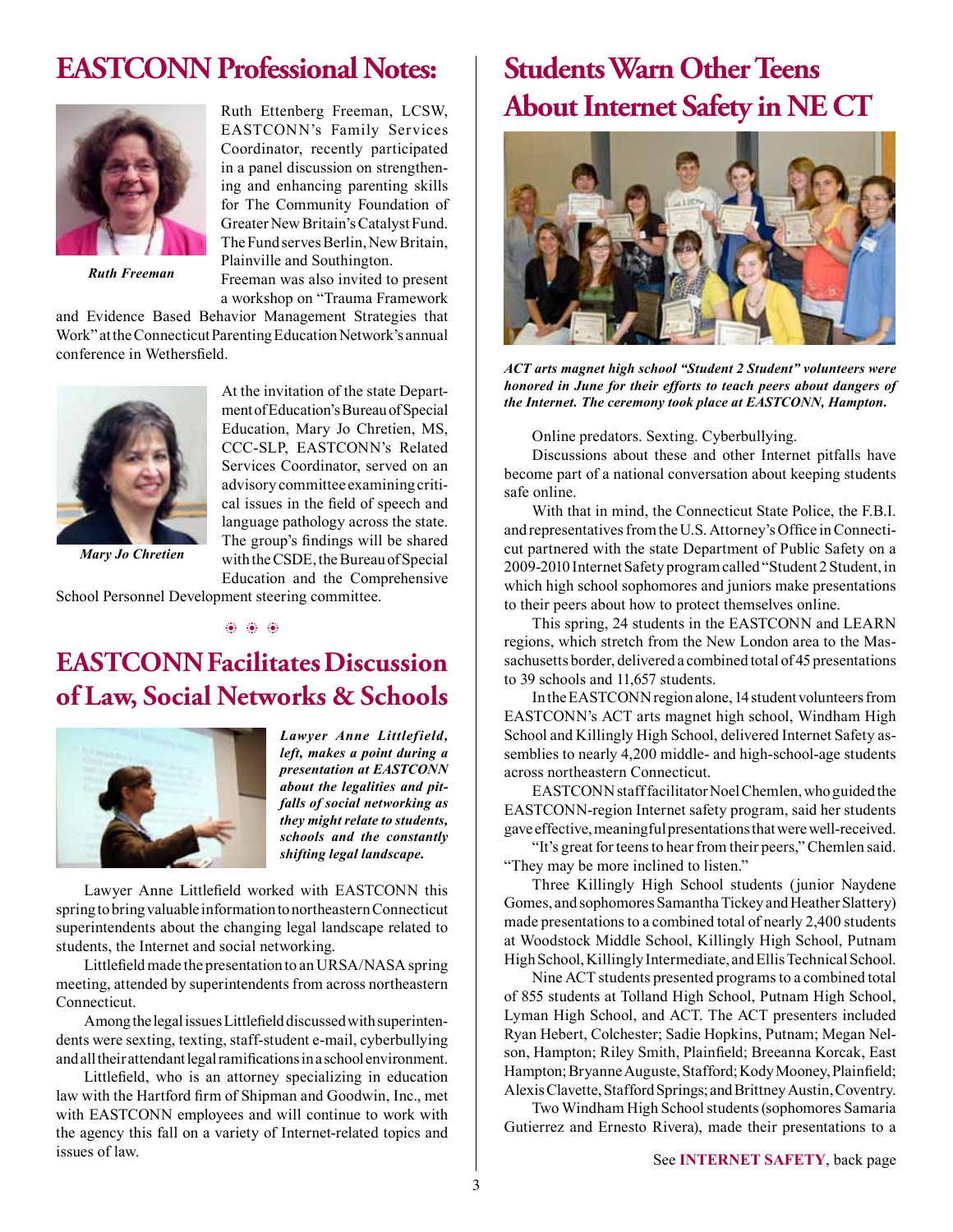## **Summit Seeks Creative Ways To Collaborate Regionally**

The Second Annual Summit on Regional Collaboration in Northeastern Connecticut drew 84 educators, school administrators, politicians and other community stakeholders, who met this spring to consider more cost-effective ways of funding the region's schools.

"We're really going to have to change," state Senate President Pro Tempore Donald E. Williams, D-29th Dist., told the group as they considered what the future holds for education funding in Connecticut.

 Williams was among six panelists who discussed regional solutions that districts might consider as they work to meet state and federal mandates, provide high-quality education for students, and adequately fund schools. Educators and representatives from 22 towns and three regional school districts in northeastern Connecticut attended the Summit.

Summit panelists included Williams; David J. Calchera, policy director for the Connecticut Association of Public School Superintendents (CAPSS); Twyla Barnes, superintendent of Educational



*Summit panelists agreed that communities will have to collaborate and get creative if Connecticut school districts are to fund government mandates, maintain high standards and educate students.* 

Service District 112, Vancouver, Wash.; Patrice McCarthy, deputy director and general counsel of the Connecticut Association of Boards of Education (CABE); Chris Smith, legislative analyst, Rome, Smith & Lutz; and Peter C. Young, CFO, Association of Educational Service Agencies (AESA).

The Summit's keynote speaker was Dr. Joseph M. Cronin. He was Massachusetts Secretary of Education.

After the panel discussion, small groups discussed the ways in which districts might collaborate to save money in areas like data management, essential services, advocacy, professional development and rigorous outcomes in schools.

Next steps will include the exploration of regional collaborations in transportation; health insurance; data management support to assess student learning outcomes; options for professional development and the creation of a common regional calendar to expedite that effort; and shared administrative services.

Contact EASTCONN's Director of Teaching, Learning & Technology Jim Huggins: jhuggins@eastconn.org; 860-455-1525.



*ACT video students posed on CBS's "The Early Show" plaza in New York City with co-anchor Harry Smith, center, after the students were invited to appear on the morning show's outdoor segment.* 

# **ACT Video Students Win DMV Honors, Get "Face Time" on CBS**

Five students from ACT, EASTCONN's performing arts magnet high school in Willimantic, were invited to appear on CBS's "The Early Show" after a video they produced for a statewide Department of Motor Vehicles contest placed them among 11 fnalists.

"It was fun, exciting and brand new for all of us," said Arts at the Capitol Theater (ACT) Principal Tracy Goodell-Pelletier, who accompanied her students to New York City in April.

ACT students had submitted a public service video warning against the dangers of distracted driving to Connecticut DMV's second annual Teen Safe Driving Video Contest "From the Driver's Seat to the Director's Chair." The contest was open to all Connecticut's high-school-age videographers. There were 79 video entries statewide and the ACT video was among 11 fnalists selected by the DMV; ACT's video received honorable mention.

The ACT videography students included Evan Fulton, a junior from Storrs; Josh Cranmer, a senior from Windham; Caleb Newell, a sophomore from Chaplin; Joey Schweizer, a junior from Marlborough; and Jeff Garland, a junior from Chaplin.

All of the Connecticut DMV video fnalists were invited to stand on the CBS Plaza on Fifth Avenue in New York City, and be flmed or interviewed during the national morning show outside.

 "We were there early and got close to the plaza fence," Goodell-Pelletier said, adding that about 70 other students from the DMV contest were also there.

 "Our kids got to see how an outdoor TV segment like this is flmed, which was very interesting," she said. None of the ACT students was interviewed by CBS.

"But our students were shown on TV twice, and we knew that instantly because parents and friends back home were texting them. That was a lot of fun," Goodell-Pelletier said. ACT parents made the trip possible by donating time and money, she said.

Afterward, "Early Show" co-anchor Harry Smith posed with ACT students. To view ACT students' DMV video, visit www. eastconn.org/ACT and click on ACT Students in the Main Menu.

To learn more, contact ACT Principal Tracy Goodell-Pelletier at 860-465-5636 or tpelletier@eastconn.org.

4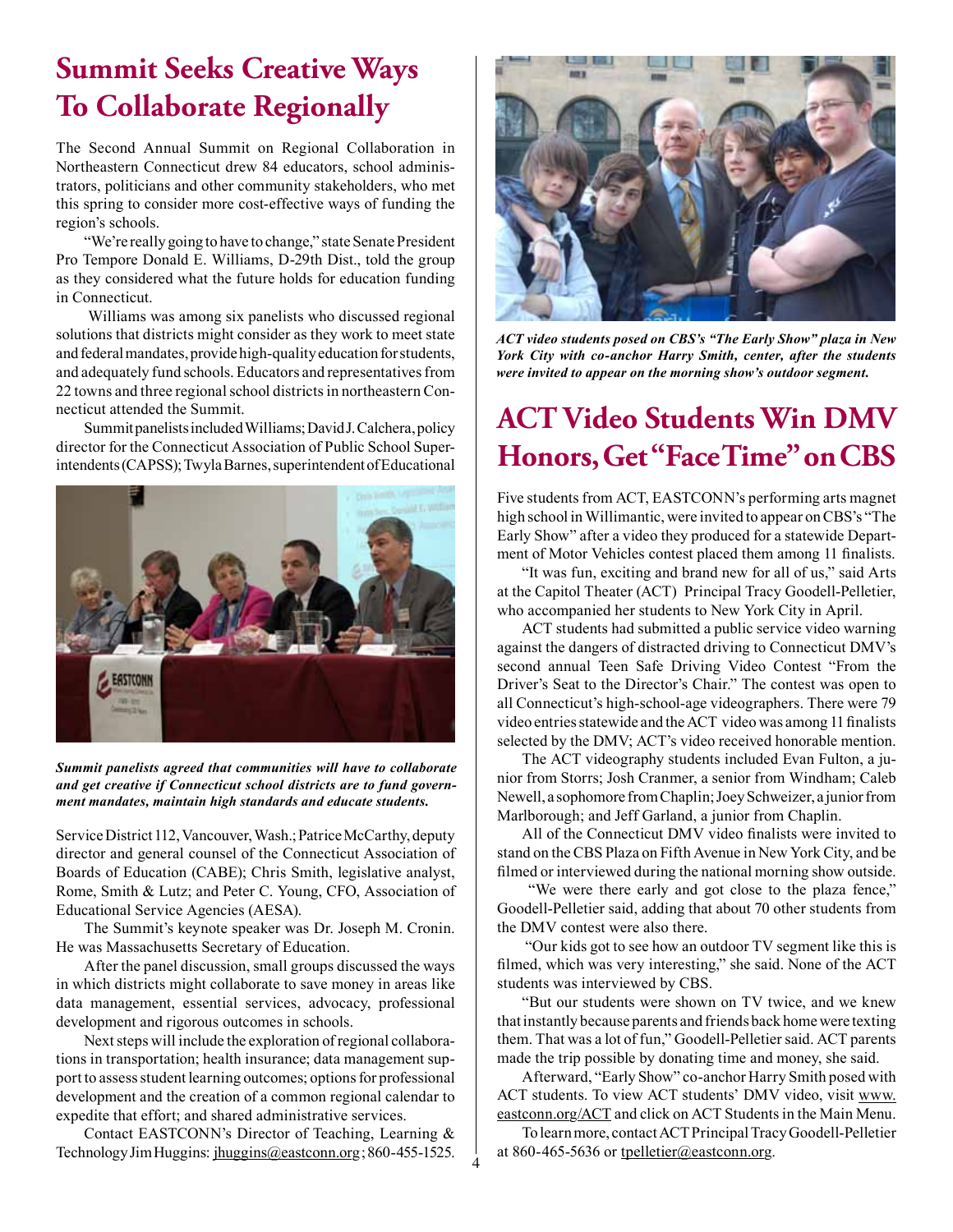## **EASTCONN Head Start Receives Community Outreach Award**

EASTCONN Head Start has been awarded the University of Connecticut Community Outreach Program's Community Partner of the Year Award for EASTCONN's collaboration with the preschool program at Maple Street School in Vernon and the Jumpstart program.

"The award was made possible by the commitment of Vernon Public Schools and Maple Street School and the work of our Head Start staff – Jen Snyder, Suzanne Lynch and Sharon Lachendro," said Elizabeth Aschenbrenner, Director of EASTCONN's Early Childhood division.

 "Jen took responsibility for coordinating with UConn and its students, while Suzanne, Sharon and Jen stayed after school, enabling Jumpstart/UConn students to work with Head Start children to improve their language and literacy skills," Aschenbrenner said.

"This was EASTCONN Head Start's third year of participation in the Jumpstart project and we look forward to continuing next year," she said.

 UConn/Jumpstart students also do community service for Head Start, and help in the Head Start classrooms in Vernon.

 The national, non-proft Jumpstart program is dedicated to cultivating children's social, emotional and intellectual readiness by connecting college students and community volunteers with preschoolers for yearlong, individualized tutoring and mentoring.

For more information, contact Elizabeth Aschenbrenner at [easchenbrenner@eastconn.org](mailto:easchenbrenner@eastconn.org), or call her at 860-455-1501. To learn more about Jumpstart, visit [www.jstart.org](http://www.jstart.org).

#### $\phi_1$   $\phi_2$   $\phi_3$

## **CSDE's Coleman Visits Head Start**



*Seated above, center, George Coleman, Deputy Commissioner of the Connecticut State Department of Education, recently visited the Vernon Public Schools' EASTCONN Head Start Collaborative preschool classroom at Maple Street School. It was a special visit to view the partnership and the integration of the programs. Coleman met with Vernon's superintendent of schools and other key program administrators.* 

# **ERA Hosts Wellness Expo with Variety of Activities**



*ERA seniors, all Windham residents, helped organize the school's health Expo this spring. L-r, John Piligian, Terries Thompson, Michael Gonzalez, Luisito Vargas and Shane Roman.* 

Eastern Regional Academy (ERA) students in grades 4-12 presented their frst Wellness and Community Center Expo in April, creating an upbeat day flled with Native American dancing, health-related information booths, food and music.

For the ERA seniors who helped plan the Expo, academics played a critical role.

"Planning for this and making it happen allowed our seniors not only to provide a public service and collaborate, but also to do a lot of writing and create narratives to meet their Windham Public Schools senior project requirements," said ERA Principal Gary Lenoce.

ERA is a collaborative educational program between Windham Public Schools and EASTCONN, designed for students with special learning needs and those in need of transitional services. ERA enrolls about 45 students.

Students' families were invited to the Expo, which was intended to remind them about Windham's services and health agencies. Each of the Expo health and education booths, which were set up around the gym, was the result of a collaboration between ERA students and the service agencies.

Participating agencies included Community Health Resources; Generations and its dental health division, Across the Smiles, which provided free dental screenings and cleanings; University of Connecticut; Eastern Connecticut State University; Quinebaug Valley Community College; EASTCONN's Cool Directions program; Little Angels; Windham Town Hall; and ACCESS Safe Home. Other donations were made by St. Joseph Living Center, WalMart and Windham Middle School PTO.

 One Expo activity in particular captured everyone's undivided attention as Little Angels' co-director and Mohegan tribal member Shane Long dressed in Native clothing and shared Indian lore, artifacts, music and dancing.

 Lenoce said fve ERA seniors had been instrumental in planning the Expo. He called them "shining stars." [They are depicted above.] "Our students were very engaged in helping make this day a success, thanks to their willingness to participate and their eagerness to learn," said Lenoce, adding, "they were well-supported by a great staff."

 For more information about ERA, contact Principal Gary Lenoce at <u>glenoce@eastconn.org</u>, or at 860-228-4317.

5